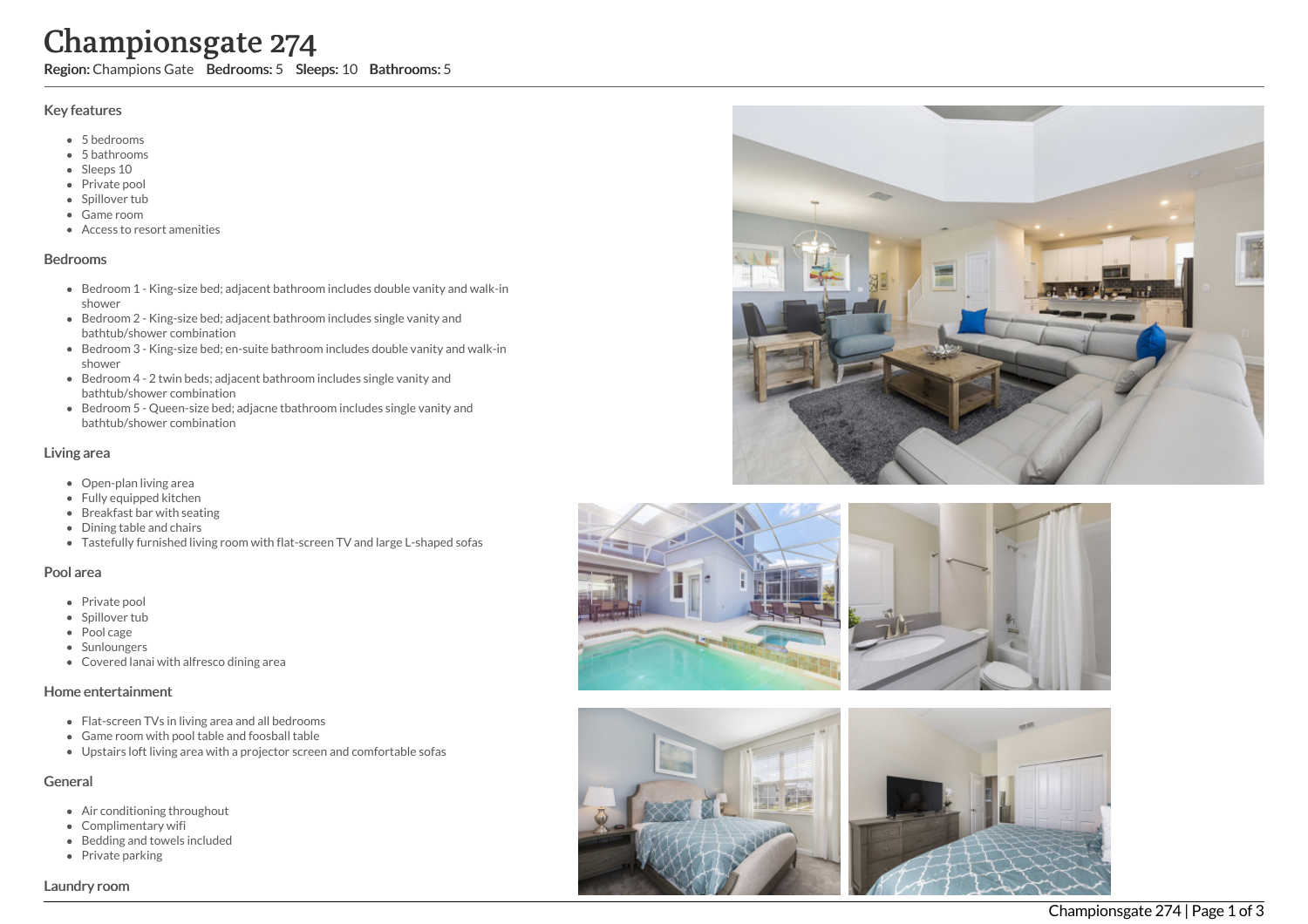- Washer and dryer
- $\bullet$  Iron and ironing board

## Children's equipment available for hire

- Crib
- Stroller
- $\bullet$  High chair
- Pack and play

## Resort facilities

Ideally located close to many of Orlando A¢â,¬â, ¢s theme parks, Championsgate Resort offers a wide variety of fantastic amenities for the whole family to enjoy. Set within 900 acres, this luxury resort is home to an 18-hole championship golf course, a fully equipped gym, a games room and multiple sports courts. Guests can choose from a selection of swimming pools; kids will enjoy the waterslides and splash park whilst adults can float in the lazy river, or relax under a private cabana. An excellent retreat after a busy day at the parks, guests of Championsgate Resort will also have access to a movie theater, a range of shops and an impressive spa. There is also a great selection of restaurants and bars on site, including a poolside grill, a sports bar and the impressive clubhouse.

### Places of interest

- Golf courses 0 miles
- Shopping mall 3 miles
- Disney World 8 miles
- Seaworld 17 miles
- Universal Studios 20 miles
- Legoland 25 miles